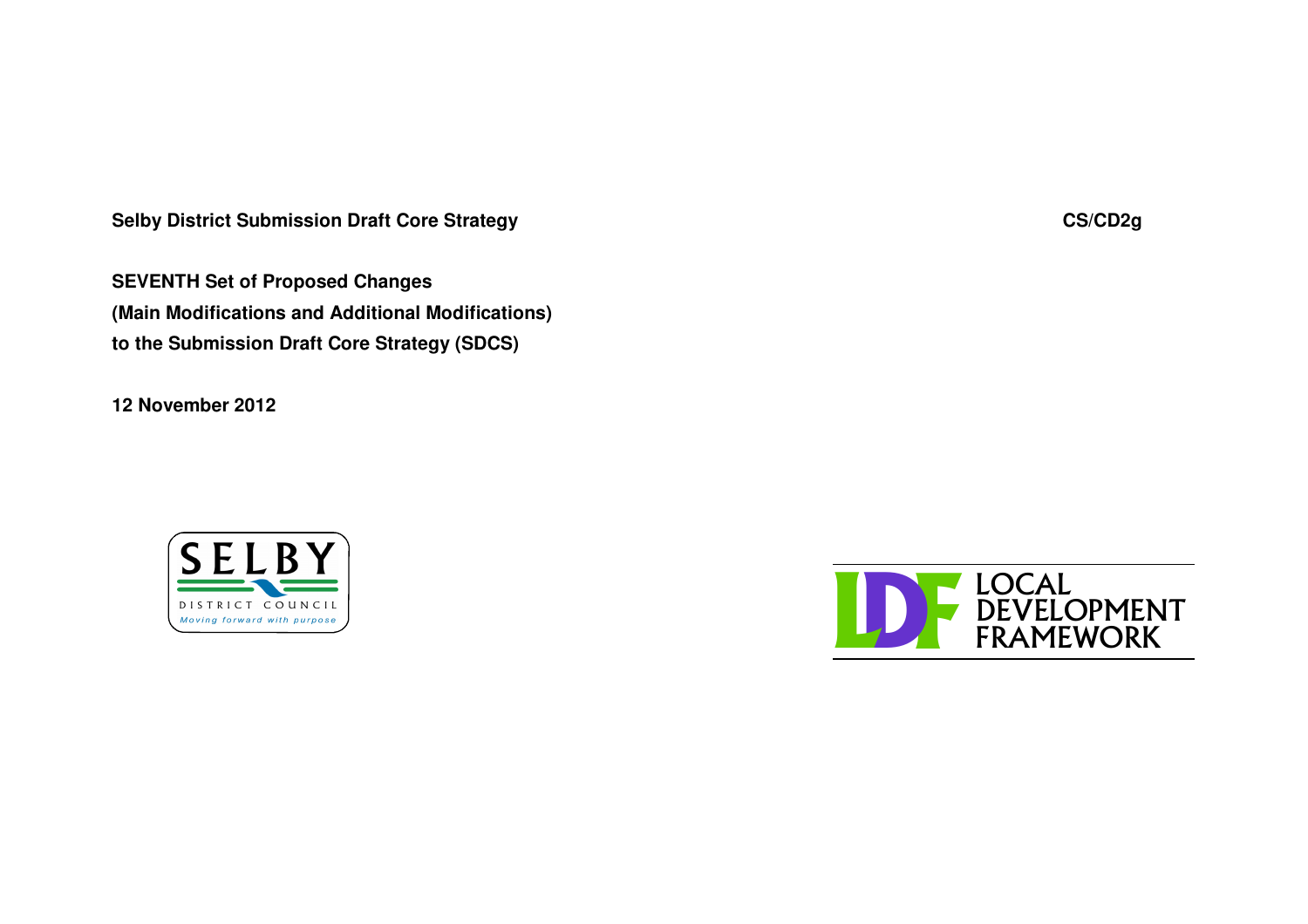**7th Set of Proposed Changes (Main Modifications and Additional Modifications) to the Submission Draft Core Strategy (SDCS) 12 November 2012**

This document has been produced to support the Submission version of the Selby District Core Strategy.

The schedule includes changes in policy to address and strengthen soundness and consequential changes in the light of new national policy guidance (e.g. NPPF).

Where these latest changes affect previous proposed changes, the latest proposed change prevails.

The proposed changes include main and additional modifications both of which are open for re-consultation as part of the Examination in Public Hearing process which is under consideration by the Planning Inspector, but the Inspector will only consider the main modifications to the plan (which the Council must request that the inspector make) and not the more minor, additional modifications. It is for the Council, to make those additional modifications prior to adoption.

They do not necessarily cover all the consequential additional modifications that will be necessary prior to adoption – there may also be some additional modifications where minor amendments to text are suggested to improve consistency with the NPPF.

The schedule includes Annexes comprising amended versions of text/policies. Only the <mark>yellow highlighted</mark> elements are the 7<sup>th</sup> Set of Proposed Changes which are subject to consultation at this stage. Main modifications are shown in red text and additional modifications shown in <mark>blue text</mark>

For convenience the Council has also produced <sup>a</sup> 'tracked changes' version of the Core Strategy in order that participants can view the changes in context. That document is provided for information purposes only and is not subject to consultation in itself.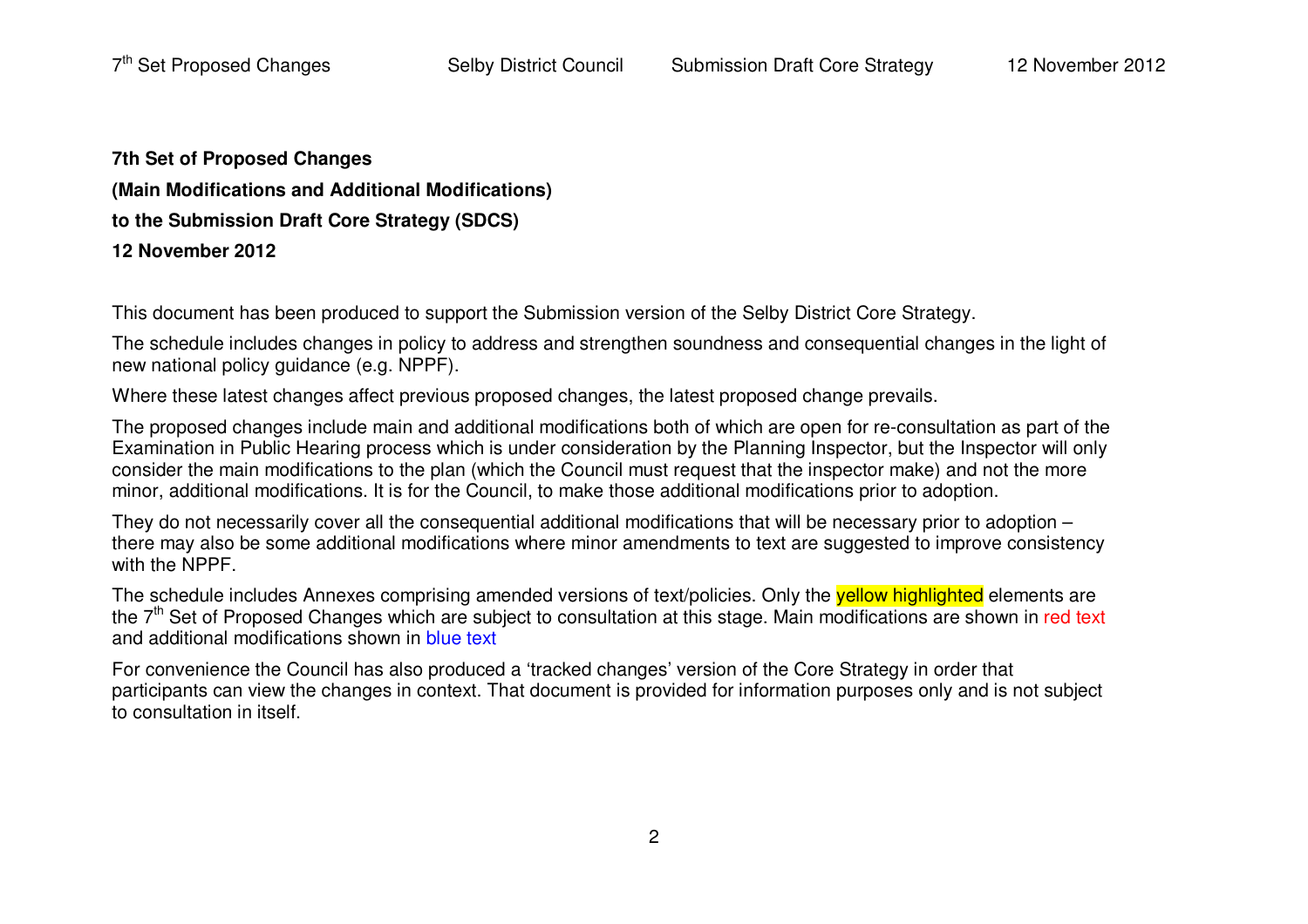| <b>Proposed</b><br>Change<br><b>Number</b> | Policy /<br>Paragraph /<br><b>Section</b> | <b>Proposed Change</b>                                                                                                                                                                                                                                                                                                                                                                                                                                                                                        | <b>Explanatory Notes</b>                                                                                                                                                                                                                                                                              | <b>MAIN MOD?</b> |
|--------------------------------------------|-------------------------------------------|---------------------------------------------------------------------------------------------------------------------------------------------------------------------------------------------------------------------------------------------------------------------------------------------------------------------------------------------------------------------------------------------------------------------------------------------------------------------------------------------------------------|-------------------------------------------------------------------------------------------------------------------------------------------------------------------------------------------------------------------------------------------------------------------------------------------------------|------------------|
| PC7.1                                      | Para 4.9                                  | Add the following new paragraph before 4.9<br>(settlement hierarchy):<br>"Rural areas are those areas outside of the three<br>towns and encompass both the open countryside and<br>the rural settlements within it. The rural settlements in<br>the District are the Designated Service Villages,<br>Secondary Villages and those smaller villages and<br>hamlets without Development Limits."                                                                                                                | Further clarification about the areas to<br>which policies will apply by defining 'rural<br>settlements' and 'rural areas', and to<br>ensure consistency with the NPPF.<br>It is relevant to all objectives and policies<br>within the SDCS but particularly relates to<br>Policy CP6 and Policy CP9. | <b>NO</b>        |
| <b>PC7.2</b>                               | Paragraphs<br>$4.39g - 4.39k$<br>(CPXX)   | Amend supporting text as shown in Annex A                                                                                                                                                                                                                                                                                                                                                                                                                                                                     | To reflect CPXX policy, ensure<br>consistency with NPPF and improve<br>clarity                                                                                                                                                                                                                        | <b>NO</b>        |
| <b>PC7.3</b>                               | <b>CPXX</b>                               | Amend Policy wording as shown in Annex A                                                                                                                                                                                                                                                                                                                                                                                                                                                                      | To provide clarity and simplify policy<br>wording through removal of unnecessary<br>text and ensure consistency with NPPF                                                                                                                                                                             | <b>YES</b>       |
| <b>PC7.4</b>                               | Para 4.29                                 | Amend text in box after Para 4.29 as follows:<br>"References to Development Limits in this document<br>refer to the Development Limits as defined in on the<br><b>Adopted Selby District Local Plan Policies Map.</b> The<br>Development Limits for Selby, Sherburn in Elmet,<br><b>Tadcaster and Designated Service Villages</b> will be<br>reviewed through further Local Plan documents. as<br>part of the Site Allocations DPD preparation process<br>And add footnote to Policy CP1 and CP1A as follows: | To update and provide clarity that all<br>Development Limits would be reviewed<br>as part of the local plan process and to<br>future proof the plan by referring to the<br>Policies Map.                                                                                                              | <b>YES</b>       |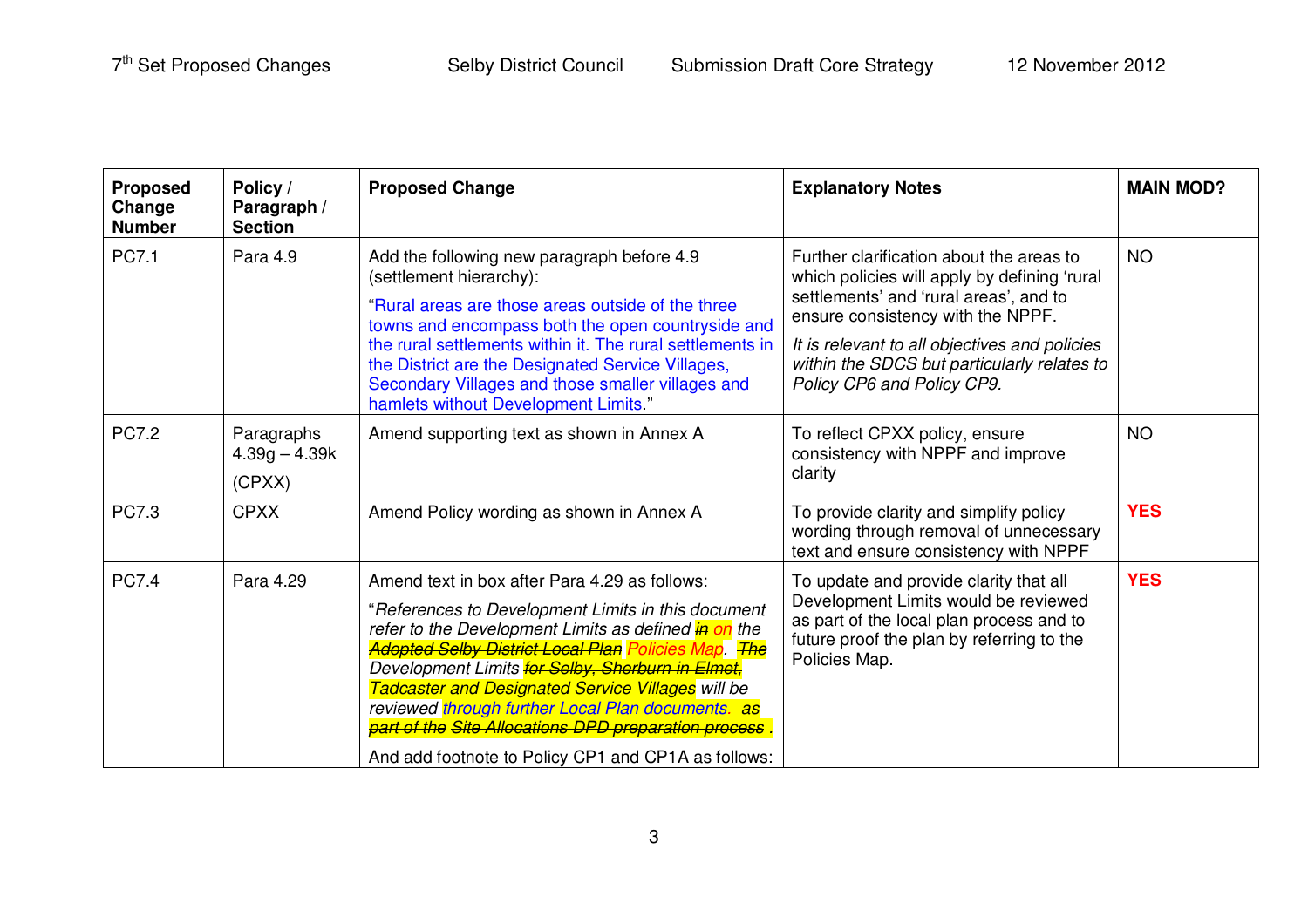| <b>Proposed</b><br>Change<br><b>Number</b> | Policy /<br>Paragraph /<br><b>Section</b> | <b>Proposed Change</b>                                                                                                                                                                                                                                                                                                                                                                                                                                                                              | <b>Explanatory Notes</b>                                                                                         | <b>MAIN MOD?</b> |
|--------------------------------------------|-------------------------------------------|-----------------------------------------------------------------------------------------------------------------------------------------------------------------------------------------------------------------------------------------------------------------------------------------------------------------------------------------------------------------------------------------------------------------------------------------------------------------------------------------------------|------------------------------------------------------------------------------------------------------------------|------------------|
|                                            |                                           | <sup>1</sup> References to Development Limits in this document<br>refer to the Development Limits as defined on the<br>Policies Map. Development Limits will be reviewed<br>through further Local Plan documents.                                                                                                                                                                                                                                                                                   |                                                                                                                  |                  |
| <b>PC7.5</b>                               | Para 4.29                                 | Amend paragraph 4.29 by adding "and well-designed<br>new buildings" at the end of the first sentence.                                                                                                                                                                                                                                                                                                                                                                                               | To ensure consistency amended Policy<br>CP1 below                                                                | <b>NO</b>        |
| <b>PC7.6</b>                               | Policy CP1<br>Part A (a)                  | Amend Policy CP1, Part A, Section (a) to annotate<br>settlements affected by Green Belt, as shown in<br>Annex B.                                                                                                                                                                                                                                                                                                                                                                                    | To provide clarity on the relationship<br>between the Green Belt review and the<br>spatial development strategy. | <b>NO</b>        |
| <b>PC7.7</b>                               | Policy CP1<br>Part A (a)                  | Change Fairburn's settlement status from<br>'Designated Service Village' to 'Secondary Village'.<br>Therefore remove Fairburn from the list in Policy<br>CP1, and consequential changes to the remainder of<br>the SDCS.                                                                                                                                                                                                                                                                            | To reflect the evidence provided through<br>the EIP process.                                                     | <b>YES</b>       |
| <b>PC7.8</b>                               | Policy CP1<br>Part A (b)                  | Amend Policy CP1, Part A, Section (b) as follows:<br>"(b) Limited amounts of residential development may<br>be absorbed inside Development Limits of<br>secondary villages where it will enhance or<br>maintain the vitality of rural communities (PC6.26)<br>and (inside Development Limits) through<br>'exception sites' through small scale allocations<br>(PC3.3) for 100% affordable housing o<br>t/affordable sites in line with Policy CP6 and<br>through small scale speculative (windfall) | To ensure consistency with revised Policy<br>CP <sub>6</sub>                                                     | <b>YES</b>       |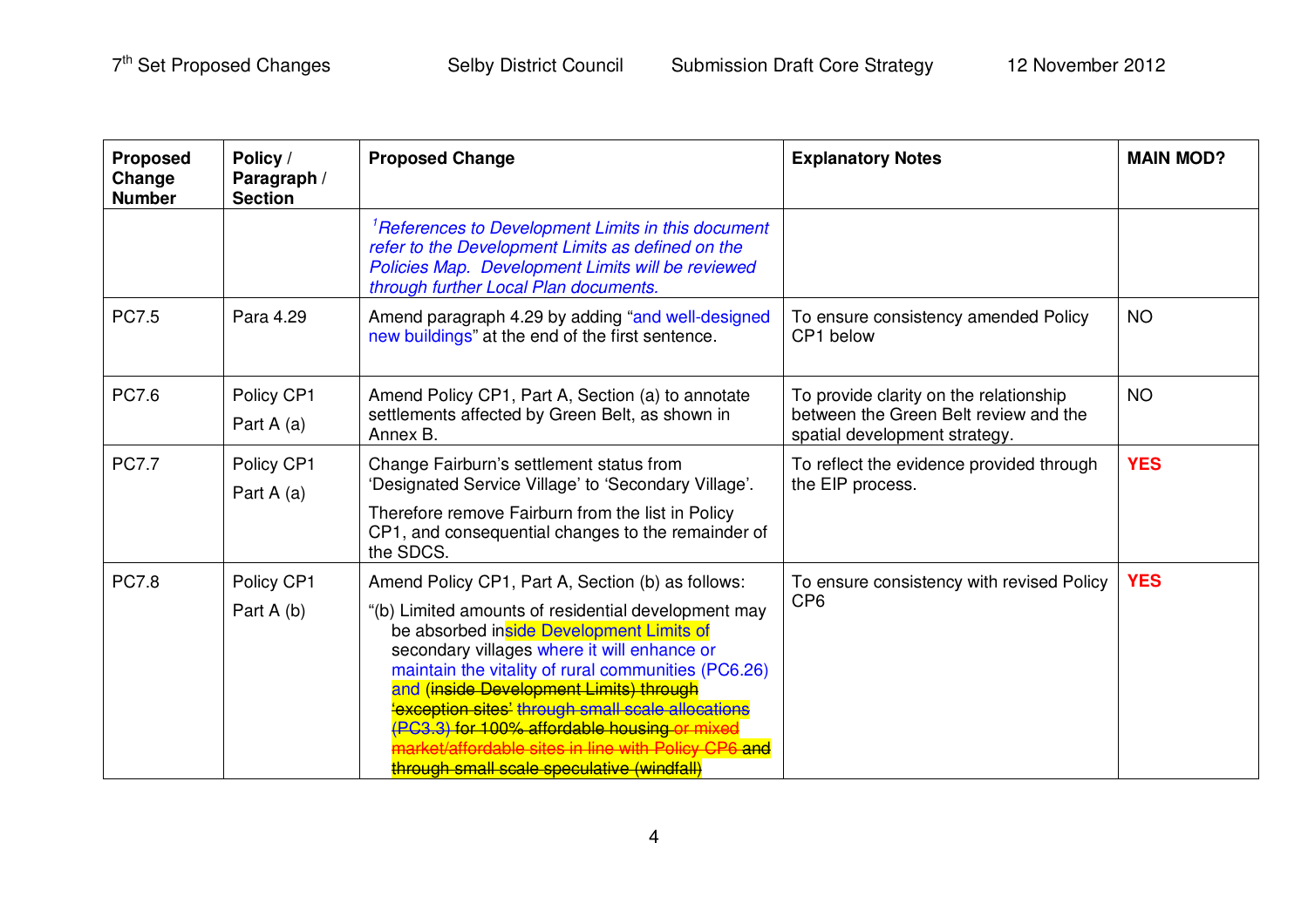| <b>Proposed</b><br>Change<br><b>Number</b> | Policy /<br>Paragraph /<br><b>Section</b> | <b>Proposed Change</b>                                                                                                                                                                                                                                                                                                                                                                                                                                                                                                                                                                                                                                                                                                                                                                             | <b>Explanatory Notes</b>                                              | <b>MAIN MOD?</b> |
|--------------------------------------------|-------------------------------------------|----------------------------------------------------------------------------------------------------------------------------------------------------------------------------------------------------------------------------------------------------------------------------------------------------------------------------------------------------------------------------------------------------------------------------------------------------------------------------------------------------------------------------------------------------------------------------------------------------------------------------------------------------------------------------------------------------------------------------------------------------------------------------------------------------|-----------------------------------------------------------------------|------------------|
|                                            |                                           | proposals development on non-allocated sites<br>(PC5.8) inside development limits (PC3.3) which<br>conform to the provisions of Policy CP1A and<br>Policy CP6 <sup>"</sup>                                                                                                                                                                                                                                                                                                                                                                                                                                                                                                                                                                                                                         |                                                                       |                  |
| <b>PC7.9</b>                               | Policy CP1<br>Part A (c)                  | Amend Policy CP1 Part A, Section (c) by adding "well<br>designed new buildings" as follows:<br>Development in the countryside (outside<br>C)<br>Development Limits) will be limited to the<br>replacement or extension of existing<br>buildings, the re-use of buildings preferably<br>for employment purposes, and well-designed<br>new buildings to proposals of an appropriate<br>scale, which would diversify the local<br>economy which would contribute towards<br>and improve the local economy (PC1.20) and<br>where it will enhance or maintain the vitality<br>of rural communities (PC6.27), in accordance<br>with Policy CP9; or meet rural affordable<br>housing need (which meets the provisions of<br>Policy CP6), (PC6.29) or other exceptional<br>special (PC6.28) circumstances. | To ensure consistency with NPPF and<br>amended Policy CP9             | <b>YES</b>       |
| PC7.10                                     | Para 4.47<br>(CP1A)                       | Provide additional text at the end of paragraph 4.47<br>as follows:<br>Residential development in Secondary Villages will<br>be more restrictive so that development on garden<br>land will be resisted (PC6.34) (unless it comprises<br>the filling of a small liner gap in an otherwise built up                                                                                                                                                                                                                                                                                                                                                                                                                                                                                                 | Consequential changes to ensure that the<br>text reflects the policy. | <b>NO</b>        |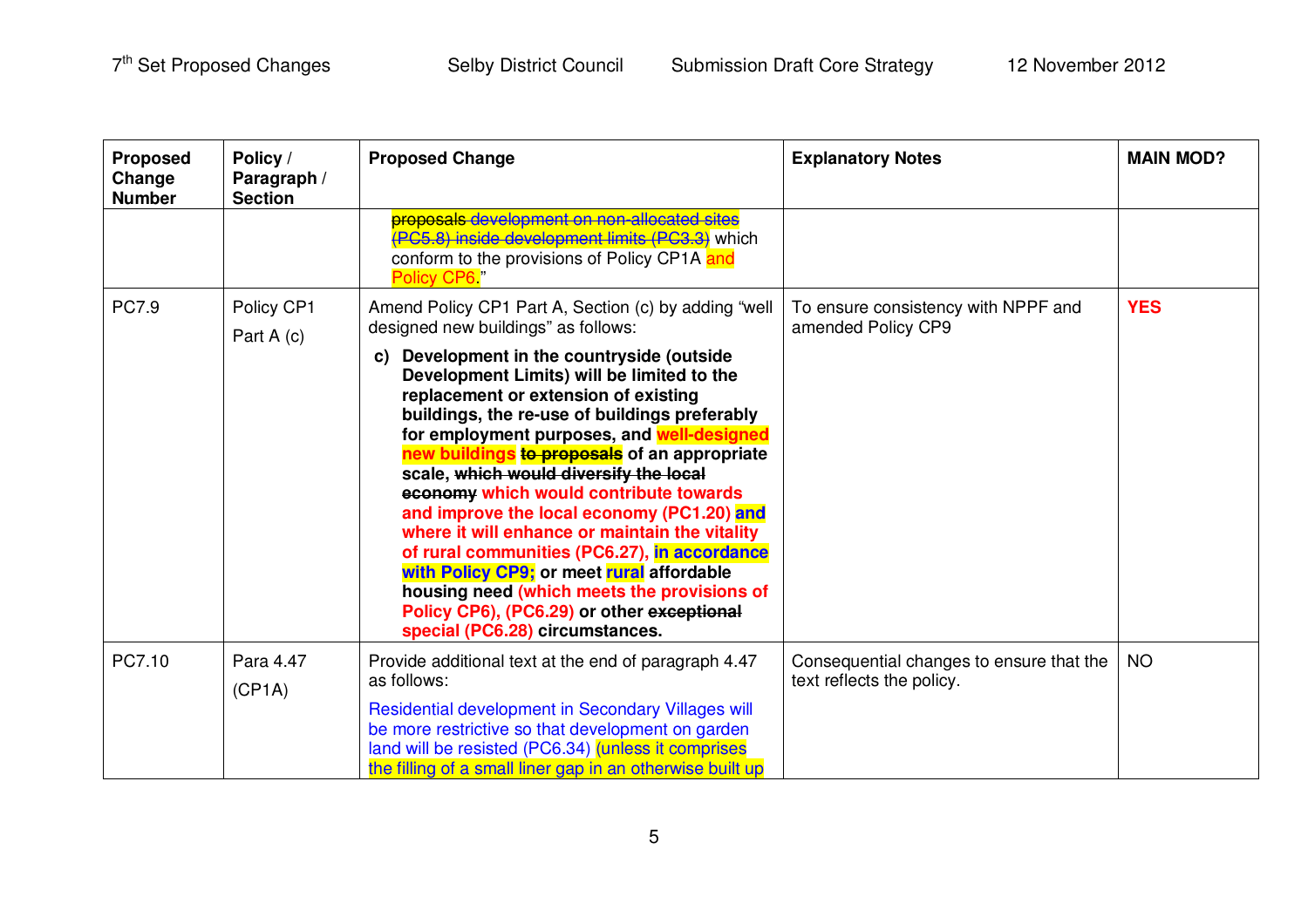| <b>Proposed</b><br>Change<br><b>Number</b> | Policy /<br>Paragraph /<br><b>Section</b> | <b>Proposed Change</b>                                                                                                                                                         | <b>Explanatory Notes</b>                                                                                                                                                                                               | <b>MAIN MOD?</b> |
|--------------------------------------------|-------------------------------------------|--------------------------------------------------------------------------------------------------------------------------------------------------------------------------------|------------------------------------------------------------------------------------------------------------------------------------------------------------------------------------------------------------------------|------------------|
|                                            |                                           | residential frontage or conversion/redevelopment of a<br>farmstead).                                                                                                           |                                                                                                                                                                                                                        |                  |
| PC7.11                                     | CP <sub>1</sub> A                         | Minor changes to policy wording to add reference to:<br>garden land, design codes and settlements rather<br>than villages as shown in Annex C.                                 | To provide further clarity.                                                                                                                                                                                            | <b>NO</b>        |
| PC7.12                                     | <b>Paras 5.28</b><br>onwards<br>(CP2)     | Amendments to windfall paragraphs, the addition of a<br>'technical appendix' regarding windfalls and re-<br>ordering of policies and text (CP2 to CP3) as shown<br>in Annex D. | To ensure clarity and approach consistent<br>with policy and NPPF.                                                                                                                                                     | <b>NO</b>        |
| PC7.13                                     | CP <sub>2</sub>                           | Addition to Policy CP2 by adding a footnote regarding<br>the contribution of windfalls as shown in Annex D.                                                                    | To ensure clarity and approach consistent<br>with policy and NPPF.                                                                                                                                                     | <b>NO</b>        |
| PC7.14                                     | CP <sub>2</sub>                           | add "a minimum of" before "450 dwellings" in Part A<br>as shown in Annex D.                                                                                                    | To reflect the situation that the housing<br>target is not a ceiling but a minimum<br>target figure. This has already been<br>inserted into text and this further change<br>simply adds it to the main policy as well. | <b>NO</b>        |
| PC7.15                                     | CP <sub>2</sub>                           | Delete reference to phasing in CP2 which was<br>introduced by PC5.26 but was intended to be deleted<br>by PC6.40. See Annex E                                                  | To correct a drafting error in previous<br>PC6.40                                                                                                                                                                      | <b>NO</b>        |
|                                            |                                           | (Note that phasing was not part of the SDCS).                                                                                                                                  |                                                                                                                                                                                                                        |                  |
| PC7.16                                     | Para 5.44c-f<br>(CP3)                     | Delete these duplicate paragraphs regarding PDL<br>targets to correct a drafting error in the previous<br>proposed changes.                                                    | To correct a drafting error<br>Para 5.44c - 5.44f should have been<br>deleted as they have been replaced by<br>5.53-5.55 which have also been amended<br>to take into account the change in target                     | <b>NO</b>        |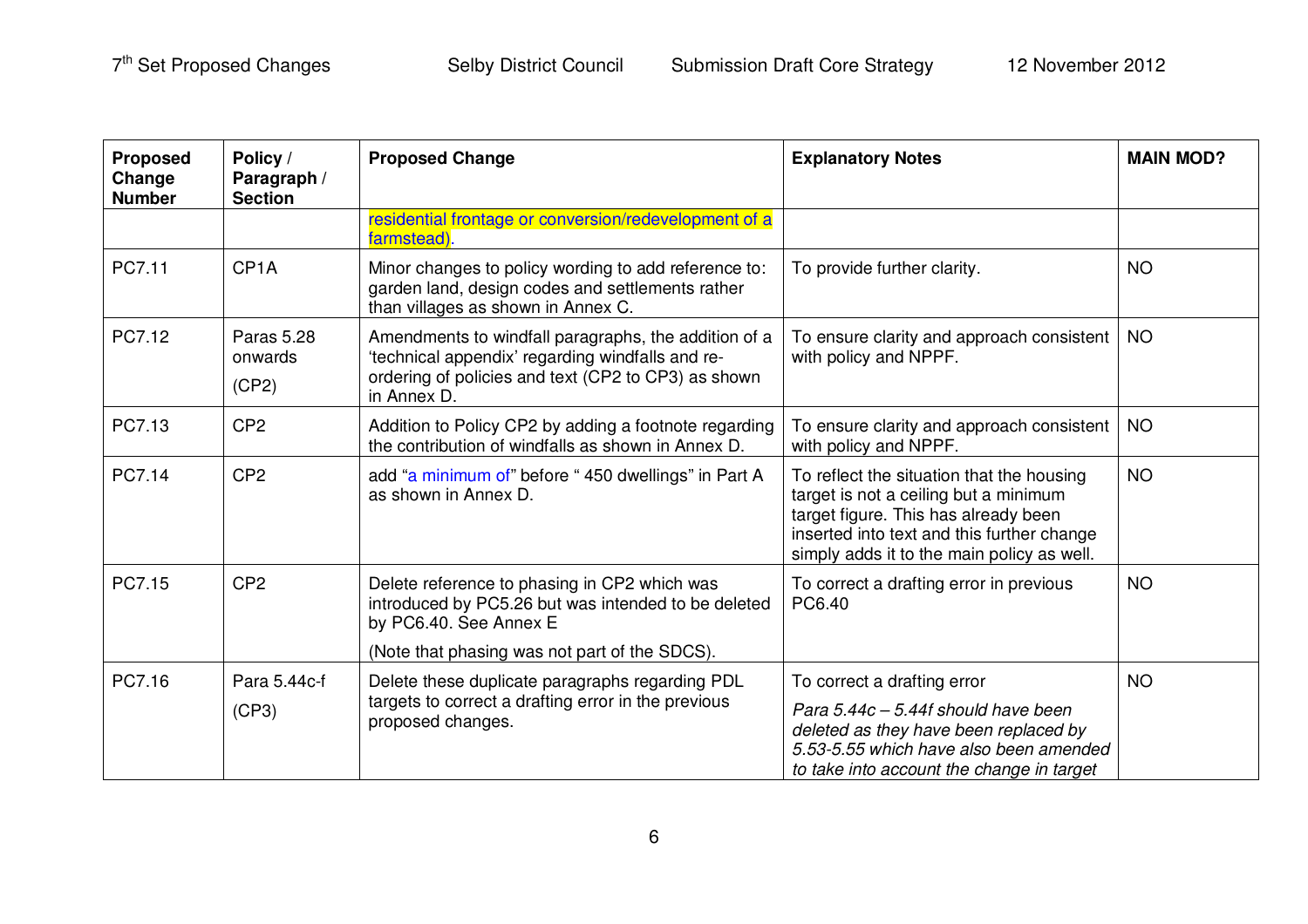| <b>Proposed</b><br>Change<br><b>Number</b> | Policy /<br>Paragraph /<br><b>Section</b> | <b>Proposed Change</b>                                                                                                                                                                                | <b>Explanatory Notes</b>                                                                                        | <b>MAIN MOD?</b> |
|--------------------------------------------|-------------------------------------------|-------------------------------------------------------------------------------------------------------------------------------------------------------------------------------------------------------|-----------------------------------------------------------------------------------------------------------------|------------------|
|                                            |                                           |                                                                                                                                                                                                       | to indicator.                                                                                                   |                  |
| PC7.17                                     | 5.55a<br>(CP3)                            | Delete "To facilitate Tadcaster's own growth" at start<br>of paragraph, and replace with "To facilitate the<br>appropriate level of growth in Tadcaster"                                              | To clarify text                                                                                                 | <b>NO</b>        |
| PC7.18                                     | 5.55d<br>(CP3)                            | Delete paragraph because refers to review of plan<br>and is superseded by revised CP3.                                                                                                                | To clarify text and ensure it reflects the<br>Policy                                                            | <b>NO</b>        |
| PC7.19                                     | 5.55e<br>(CP3)                            | Delete "own housing need" at end of paragraph, and<br>replace with "appropriate level of growth".                                                                                                     | To clarify text and ensure consistency                                                                          | <b>NO</b>        |
| PC7.20                                     | CP <sub>3</sub>                           | Amend Policy CP3, Part B as follows:<br>Under-performance is defined as:<br>B<br>1. Delivery which falls short of the quantum<br>expected in the annual target over a<br>continuous 3 year period; or | To ensure consistency with NPPF<br>regarding reference to a 5 year land<br>supply rather than a 'supply period' | <b>NO</b>        |
|                                            |                                           | 2. Situations in which the Where there is<br>less than a 5 year housing land supply is<br>less than the required Supply Period as<br>defined by latest Government policy.                             |                                                                                                                 |                  |
|                                            |                                           | Plus consequential amendments to related text in<br>paragraphs 5.44b, 5.44h, 5.44m, 5.44n and 5.44o as<br>additional modifications.                                                                   |                                                                                                                 |                  |
| PC7.21                                     | CP <sub>5</sub>                           | Inset "up to" before "10%"                                                                                                                                                                            | To clarify that the contribution is<br>negotiable in line with the 40% target in<br>the policy.                 | <b>YES</b>       |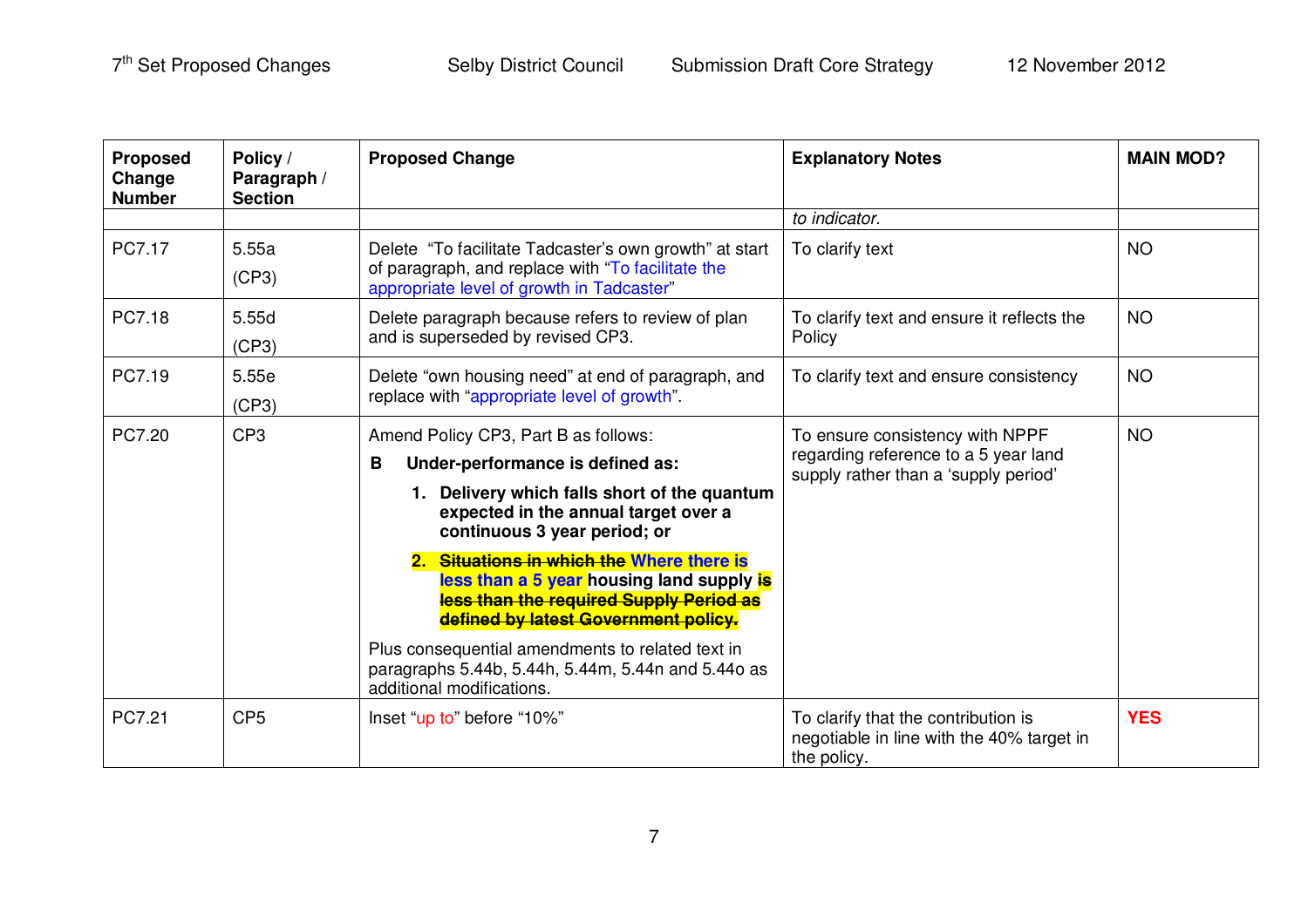| <b>Proposed</b><br>Change<br><b>Number</b> | Policy /<br>Paragraph /<br><b>Section</b> | <b>Proposed Change</b>                                                                                                                                                                                                                                                                                                                                                                     | <b>Explanatory Notes</b>                                                                                                                                      | <b>MAIN MOD?</b> |
|--------------------------------------------|-------------------------------------------|--------------------------------------------------------------------------------------------------------------------------------------------------------------------------------------------------------------------------------------------------------------------------------------------------------------------------------------------------------------------------------------------|---------------------------------------------------------------------------------------------------------------------------------------------------------------|------------------|
| PC7.22                                     | CP <sub>6</sub>                           | Amend Policy CP6 and text as set out in Annex E to<br>add reference to the Council's approach to allowing<br>some market housing on rural exceptions sites in the<br>District.                                                                                                                                                                                                             | To add to the policy what the $6th$ Set of<br>PCs already changed in the text to reflect<br>NPPF and provide clarity as to which<br>areas the policy applies. | <b>YES</b>       |
| PC7.23                                     | CP <sub>9</sub>                           | Reword Policy CP9 and text as shown in Annex F in<br>order to:<br>add reference to "well-designed new<br>buildings"<br>remove specific reference to individual former<br>mine sites<br>include clear requirement that development<br>must be sustainable<br>be clear on which areas the policy applies<br>$\bullet$<br>And minor changes to reasoned justification as<br>shown in Annex F. | To ensure the structure and content more<br>closely reflect NPPF as well as Core<br>Strategy objectives and provide clarity.                                  | <b>YES</b>       |
| PC7.24                                     | <b>CP12</b>                               | Re-instate previous proposed change PC4.30 as<br>shown below:<br>A. Promoting Sustainable Development<br>In preparing its Site Allocations and<br>Development Management DPDs (PC4.30), to<br>address the causes and potential impacts of<br>climate change, the Council will: to achieve<br>sustainable development, the Council will:<br>(PC6.79)                                        | To correct a drafting error where PC6.79<br>amended wording deleted a previous<br>proposed change (PC4.30).                                                   | <b>NO</b>        |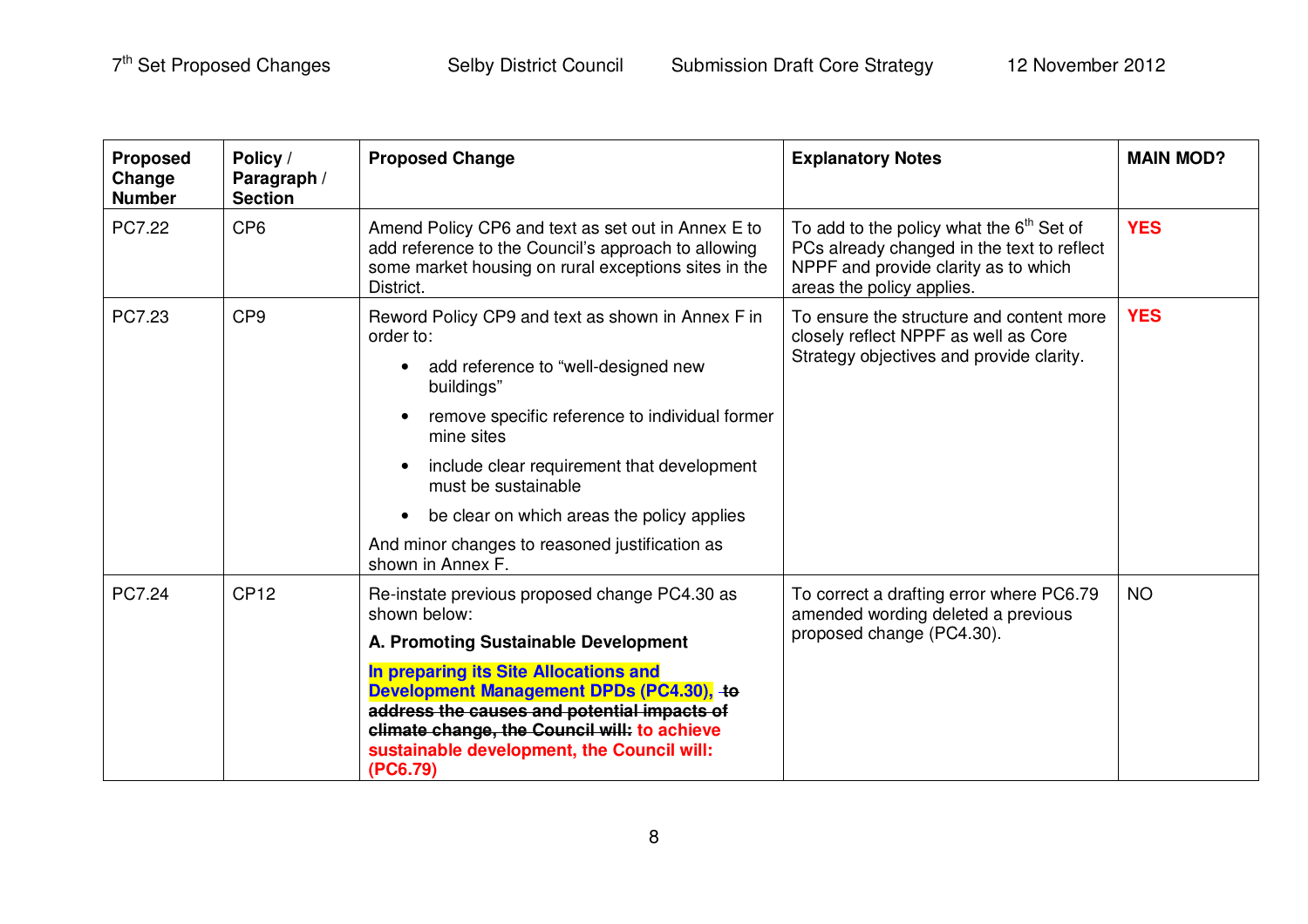| <b>Proposed</b><br>Change<br><b>Number</b> | Policy /<br>Paragraph /<br><b>Section</b> | <b>Proposed Change</b>                                                                                                                                                                                                                                                                                                                                                                                                                                                                                                                                                                                                                                                                                                                                                                   | <b>Explanatory Notes</b>                 | <b>MAIN MOD?</b> |
|--------------------------------------------|-------------------------------------------|------------------------------------------------------------------------------------------------------------------------------------------------------------------------------------------------------------------------------------------------------------------------------------------------------------------------------------------------------------------------------------------------------------------------------------------------------------------------------------------------------------------------------------------------------------------------------------------------------------------------------------------------------------------------------------------------------------------------------------------------------------------------------------------|------------------------------------------|------------------|
| PC7.25                                     | <b>CP12</b>                               | Amend the wording of Policy CP12, Criterion (b) as<br>amended by PC6.80 as follows:                                                                                                                                                                                                                                                                                                                                                                                                                                                                                                                                                                                                                                                                                                      | To more closely reflect wording in NPPF. | <b>NO</b>        |
|                                            |                                           | b) Give preference to land of lesser<br>environmental value, (PC6.80) the re-use, best-<br>use and adaption of existing buildings and the<br>use of previously developed land where this is<br>sustainably located and provided that it is not<br>of high environmental value;                                                                                                                                                                                                                                                                                                                                                                                                                                                                                                           |                                          |                  |
| PC7.26                                     | Para 7.53                                 | Amend paragraph 7.53 as follows:                                                                                                                                                                                                                                                                                                                                                                                                                                                                                                                                                                                                                                                                                                                                                         | To more closely reflect NPPF wording.    | <b>NO</b>        |
|                                            | (CP14)                                    | "Although the District is affected by contains some<br>international, national and locally designated<br>protection areas, none would automatically preclude<br>renewable energy developments. However, many<br>elements of <del>, where</del> renewable energy proposals<br>would conflict with the openness of the Green Belt<br>(and many elements of renewable energy projects<br>are therefore inappropriate within the NPPF PPG2<br>definition). In such cases, developers will need to<br>demonstrate very special circumstances that clearly<br>outweigh any harm to the Green Belt also in<br>accordance with Policy CPXX. Very special<br>circumstances may include wider environmental<br>benefits associated with increased production of<br>energy from renewable sources." |                                          |                  |
| PC7.27                                     | CP <sub>14</sub>                          | Amend start of Policy CP14 as set out in Annex G to<br>refer to identification of opportunities for renewable                                                                                                                                                                                                                                                                                                                                                                                                                                                                                                                                                                                                                                                                            | To ensure consistency with NPPF.         | <b>YES</b>       |